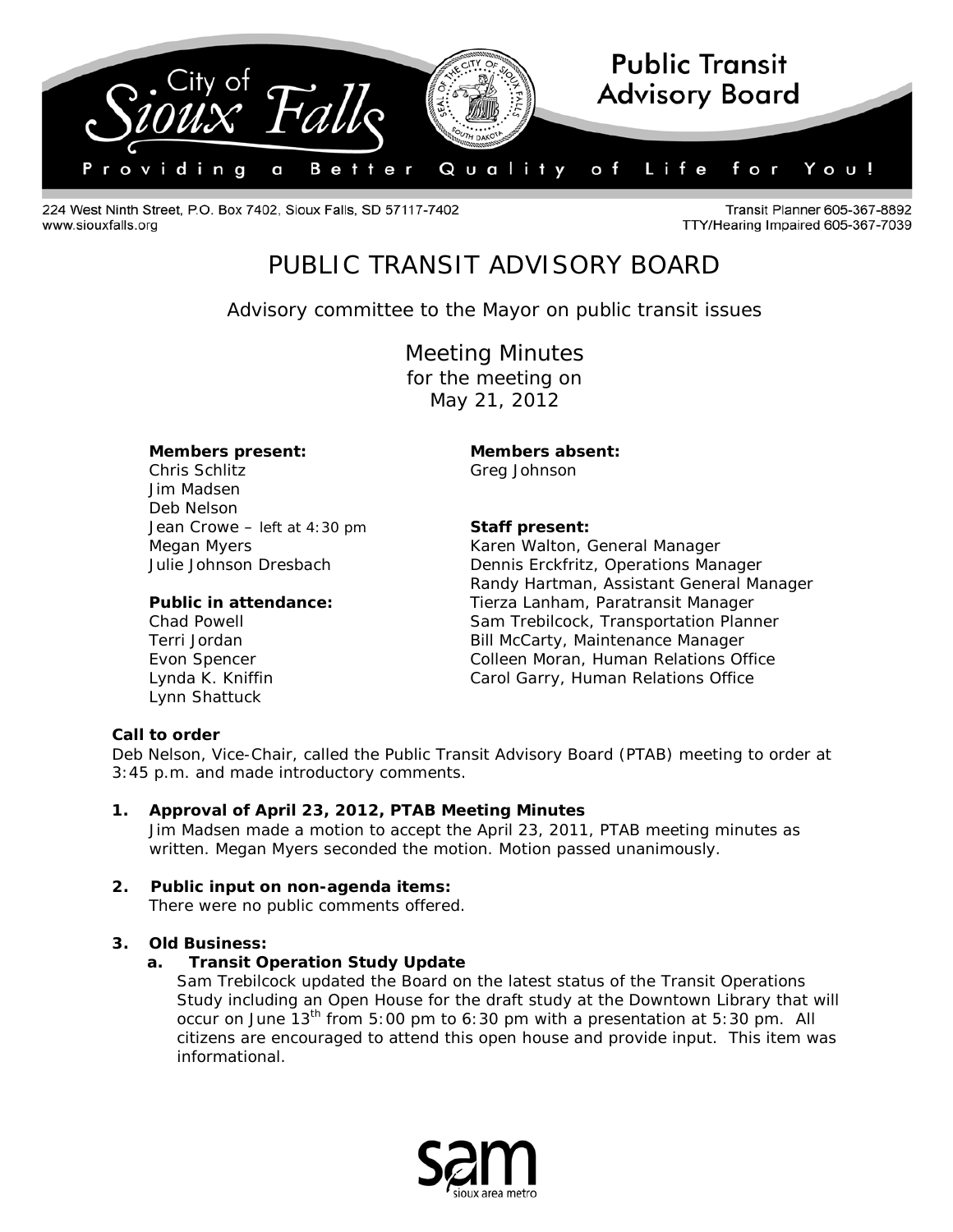## **4. New Business:**

## **a. Election of Officers**

Chris Schiltz nominated Greg Johnson to be Chairman of PTAB for the term June 2012 to May 2013 contingent on his acceptance of the position. Megan Myers seconded. The motion passed unanimously. Chris Schiltz nominated Deb Nelson as Vice-Chairman of PTAB for the term June 2012 to May 2013. Megan Myers seconded the nomination and the motion passed unanimously.

## **b. Paratransit Eligibility Process and Occupational Therapist**

Karen Walton provided an overview of Paratransit service. It was stressed that the paratransit system is to be parallel to the existing fixed-route service. Fixed route buses are now all handicapped accessible. Karen also stressed that eligibility for paratransit should be determined on mobility rather than on a medical determination. Tierza Lanham provided the Board with information on the assessment process used by the Occupational Therapist to help determine eligibility that again helps determine in what situations, if any, a person can ride a fixed-route bus. Colleen Moran discussed the process to appeal the decision of Sioux Area Metro for paratransit eligibility. The appeal may include a hearing which allows the applicant to bring more information forward that may not have been considered during the assessment process.

Linda Kniffin asked when someone would be able to reapply for a changed eligibility if their mobility situation changes. Tierza Lanham said that anyone can reapply at any time. Jim Madsen stressed that it is very important for there to be a separate assessment process for the visually impaired to determine mobility. Carol Garry from the Human Relations Office stressed that all visually impaired people are conditionally eligible for paratransit services based upon their limitations for their travel training. Karen Walton said that Sioux Area Metro is working with the Rehabilitation Center for the Blind to help determine a separate assessment process for the visually impaired.

Chris Schiltz would like to see Sioux Area Metro market this effort as providing greater freedom to persons with disabilities. Karen Walton said that the transit system is thinking about forming a marketing/training committee comprised of persons that have disabilities who ride the fixed-route system. This committee would then help determine methods to make others with disabilities feel more comfortable riding the fixed-route busses. The Board agreed that this committee will be very important to reaching the goal of greater travel freedom and independence for the disabled.

#### **5. Reports:**

# **a. April Operations Report**

Karen Walton presented a report on the April operations at SAM. She said that fixed route ridership was up 1.5%, compared to April of last year. Also, SAM has met with Southeastern Behavioral and the Siouxland Association for the Blind to discuss ways to improve services. Also, SAM trainers worked with a number of organizations including Harms Transport, SD Achieve and the YMCA to provide training for their drivers. Julie Johnson Dresbach and Chris Schiltz encouraged SAM staff to market this driver training effort further. This item was informational.